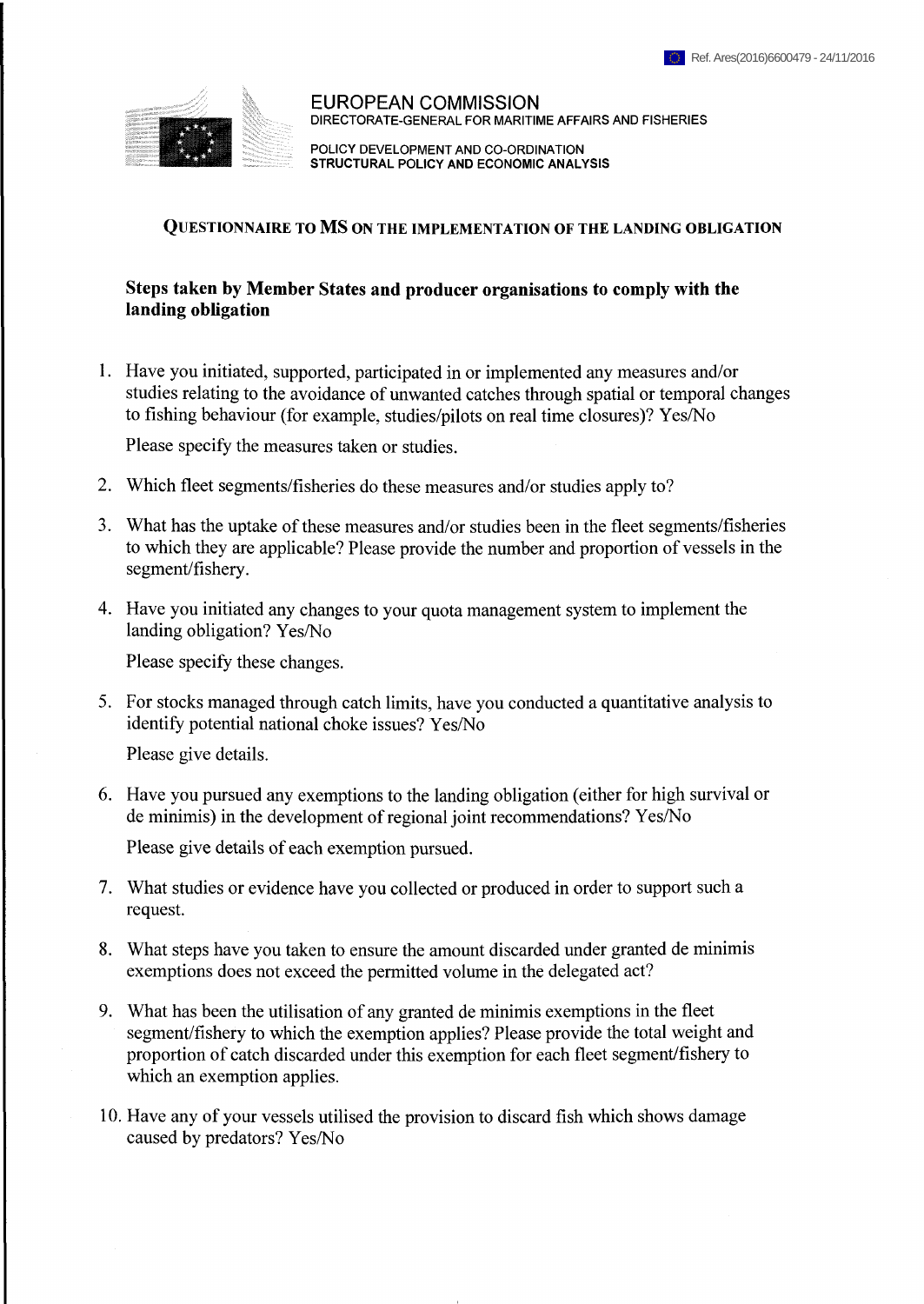Please provide the total weight of catch of each species discarded for each fleet segment/fishery concerned.

11. For stocks managed by catch limits, did you make use of the provisions for inter-annual or inter-species flexibility? Yes/No

Please identify which flexibility (or flexibilities) was used, and the corresponding reallocation of fishing opportunities for the stocks concerned.

12. In the development of joint recommendations, has consultation with Advisory Councils and other relevant stakeholders taken place? Yes/No

Please outline the process of consultation with Advisory Councils.

Please outline the process of consultation with other stakeholders, if relevant.

13. Following the adoption of the delegated act for a discard plan, have steps been taken to ensure adequate understanding among stakeholders of their obligations under the provisions of the act?  $Yes/No$ 

Please outline the process of ensuring stakeholders understand the obligations that will apply to them.

14. Are there any other steps not covered by the questions above that you have carried out to effect compliance with the provisions of the landing obligation? Yes/No

Please specify the measures taken.

- 15. Which fleet segments/fisheries do these studies/pilots apply to?
- 16. What has the uptake been of these measures in the fleet segments/fisheries to which they are applicable? Please provide the number and proportion of vessels in the segment/fishery.

## **Steps taken by Member States regarding control of compliance with the landing obligation**

17. Has information been provided by Member States administrations and control agencies to fishermen? Yes/no

In what format has this information taken:

- Initiatives directed to fishermen to improve compliance
- Guidelines on the application of the landing obligation, accurate recording of catches, etc.
- Other
- 18. Have guidelines been provided by Member States administrations and control agencies for inspectors? Yes/no

In what format has this information taken:

• Delivery of guidelines for inspectors on the effective and uniform application of the landing obligation.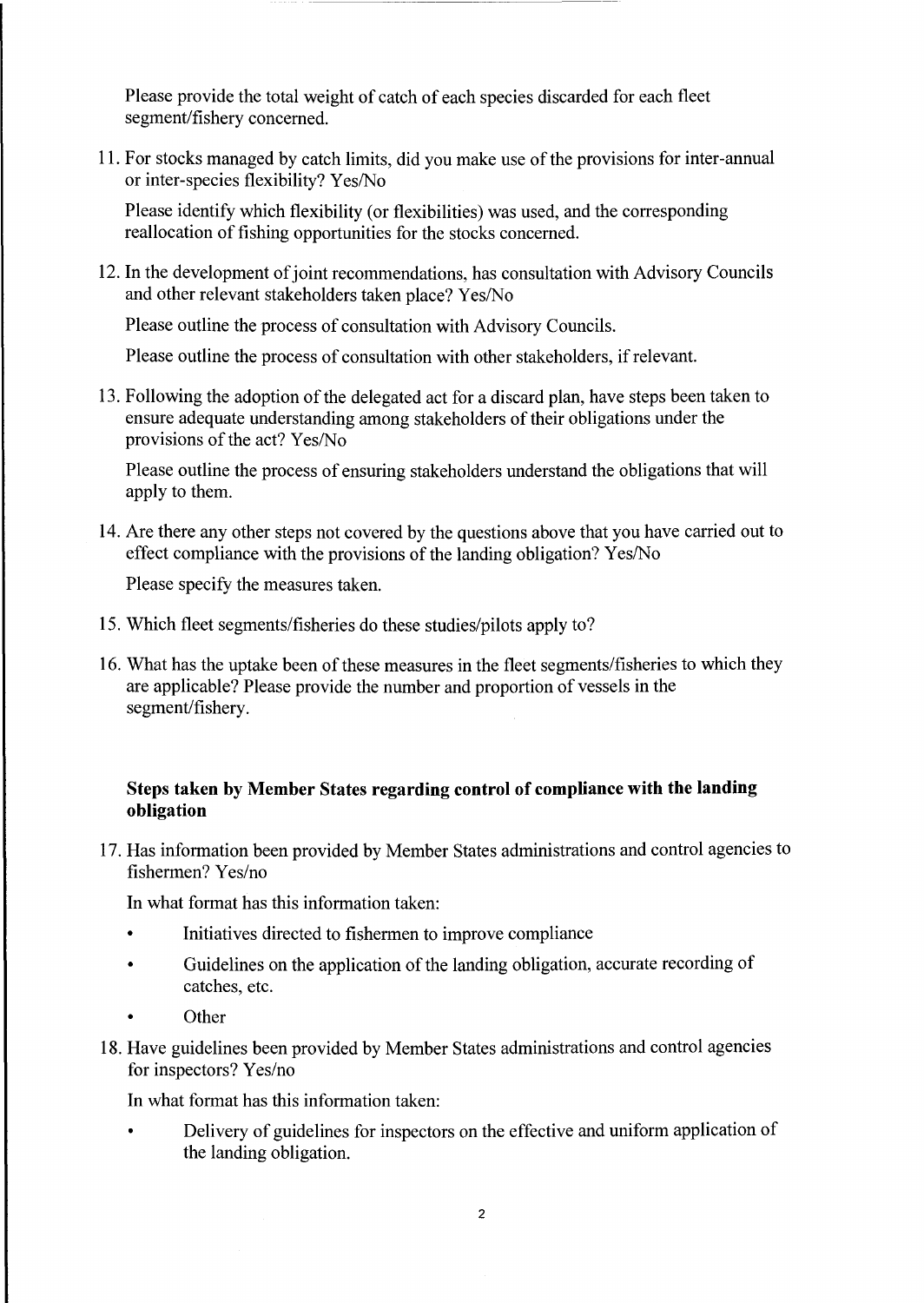- Seminars and trainings organised for presenting the guidelines to inspectors at national and regional level.
- 19. Have new control and monitoring tools been used by Member States? Yes/no

Please supply information on:

- Control tools used in the context of landing obligation, i.e. REM, traditional systems (aerial surveillance, inspections at sea), reference fleets, etc.
- Steps towards implementation of new tools, including electronic monitoring means dedicated to implementation of landing obligation, haul-by-haul recording, etc.
- 20. Have the Member state administrations and control authorities monitored below Minimum Conservation Reference Size (MCRS) catches at and after landing (traceability)? Yes/No

Please supply information on:

- Total number of discards (by fishery, fleet segment) from 2013 to 2016
- Initiatives taken to prevent under MCRS catches from reaching the commercial channels (pre-notification of landings of under MCRS catches, etc.).
- Measures taken to monitor landings at fish markets/auctions adopted.
- 21. Has control and monitoring been based on risk assessment? Yes/no

Please supply information on the risk assessment tools used and the results obtained, including those implemented by the regional Control Expert Groups in cooperation with EFCA.

22. Has the "last observed haul" approach elaborated by EFCA as a tool for monitoring the implementation of the landing obligation and to derive potential targets for inspection been used? Yes/No

Please give details of the fisheries covered and the extent of sampling.

#### **Information on the socioeconomic impact of the landing obligation**

- 23. Using the most appropriate indicators defined below, provide information on the socioeconomics impacts on:
	- The catching sector
	- Upstream businesses
	- **Processors**
	- Consumption and markets
	- Costs for Member States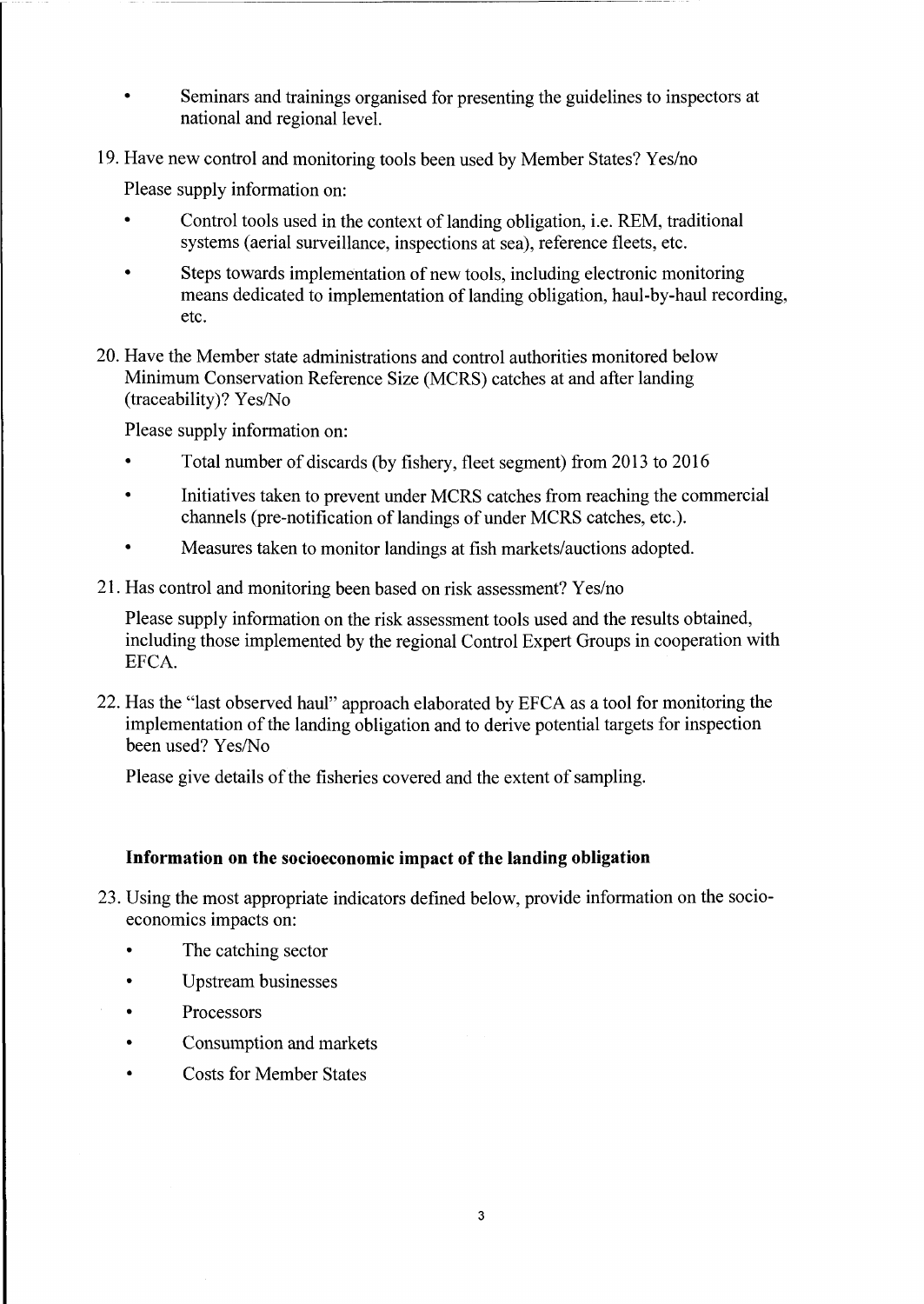# **Information** on the effect of the landing obligation on safety on board fishing vessels

24. Have there been any reported incidents of overloading of vessels causing stability problems? Yes/No

Please specify the number and nature of such incidents.

Can you quantify these in terms of:

- Number of deaths or serious injuries
- No of vessels involved as a  $%$  of the specific fleet segment
- 25. Have there been any reported incidents of overloading of vessels forcing them to return to port early? Yes/No

Please specify the number and nature of such incidents.

26. Have there been any reported incidents or accidents on board vessels that can be attributable to excessive workload? Yes/No

Please specify the number and nature of such incidents or accidents.

27. Has any national legislation relating to safety on board fishing vessels arising from the landing obligation been amended or introduced? Yes/No

Please provide details of this legislation.

28. Have you provided or received any funding under Article 32 (Health and safety) of EMFF or Article 3 (Eligible operations on safety) and Article 6 (Eligible operations on working conditions) of Commission Delegated Regulation (EU) 2015/531 to mitigate against potential safety issues caused by the landing obligation? Yes/No

If yes, please specify the number of projects involved and the nature of the measures taken.

If no, have any measures been taken which have not been funded under the EMFF?

# **Information on the use and outlets of catches below the minimum conservation reference size of a species subject to the landing obligation**

29. What have been the main reported uses and destinations for catches below mcrs?

Can you quantify these catches by species in terms of volumes, price per tonne and associated costs for the different outlets such catches have been sent?

30. Have you carried out any studies or pilot projects considering the potential uses for such catches? Yes/No

Please provide details of such studies or pilot projects.

# **Information on port infrastructures and of vessels' fitting with regard to the landing obligation for each fishery concerned**

31. Have you provided funding under Article 38 ofthe EMFF for modifications on board vessels for the handling of catches on board? Yes/No

Please specify the number, nature and total amount invested in such projects.